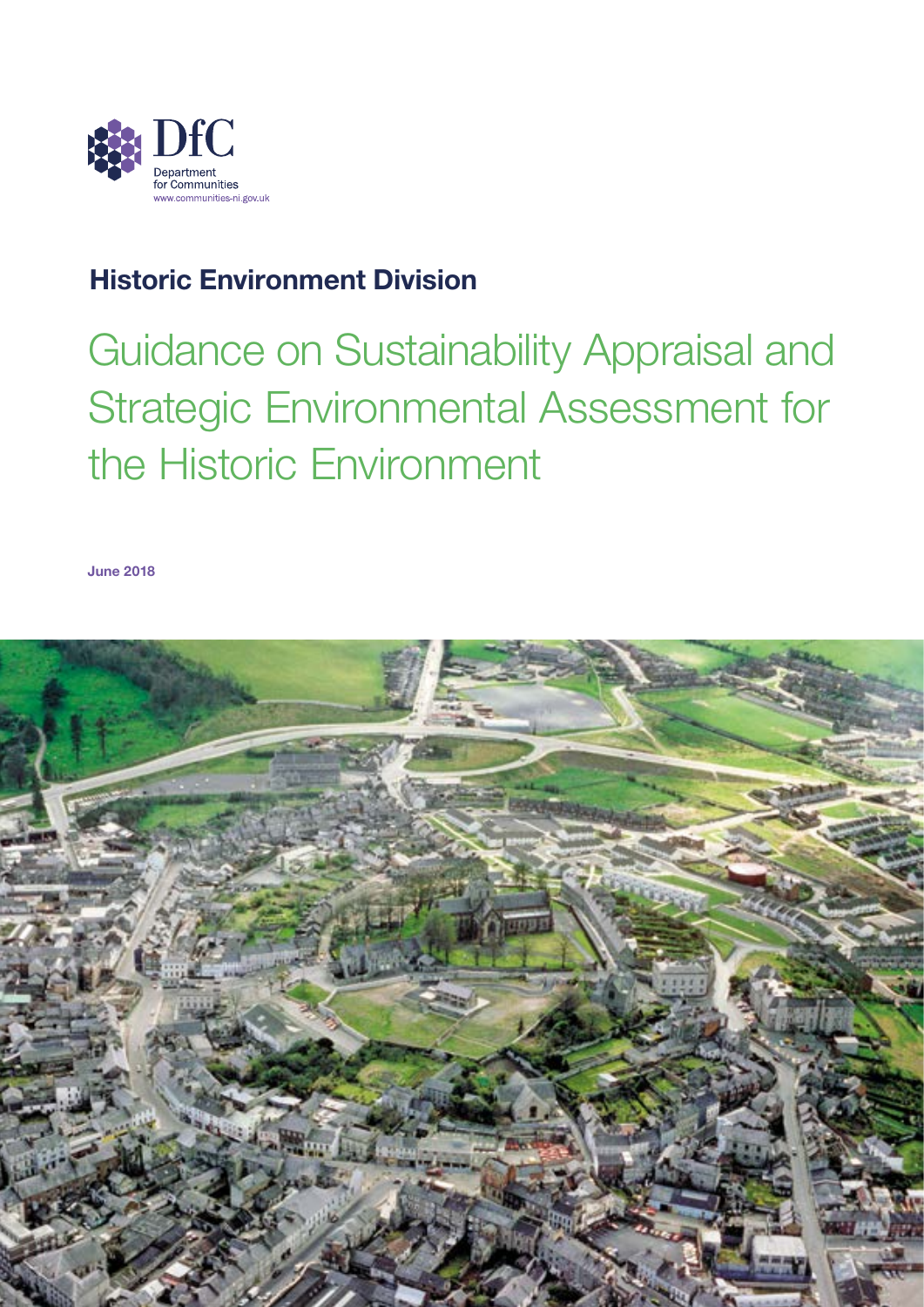## Historic Environment Division's Aim

# "Helping communities to enjoy and realise the value of our historic environment"

We do this by:

- Recording, protecting, conserving, advising, promoting and enhancing its value
- Utilising and growing our specialist knowledge and expertise in collaboration with a wide range of groups and individuals
- Contributing to the Executive's objectives as laid out in the Programme for Government

Our historic environment provides authentic and attractive places which increase our pride, character and identity, lead to improved wellbeing and community engagement, and to prosperity through tourism, investment, skills, regeneration and creativity. It is a precious and finite resource available to present generations, and with appropriate management, to future generations.

This guidance document provides information toward of plans on Northern Ireland's historic environment, archaeological and architectural heritage representative of resource is vital to ensure that it is managed sustainably. The document offers advice on historic environment considerations during the Sustainability Appraisal and Strategic Environmental Assessment process, including examples of the baseline evidence which should be considered through the different stages of screening,

guidance on the implementation of historic environment legislation, the relevant policy in the Regional Development Strategy 2035 (RDS) and the Strategic Planning Policy Statement (SPP)

ice should be made to any actual legislation referred to in this document and if any discrepancy or conflict exists between this guide and legislation, the provisions of the legislation will prevail.

Further information can be obtained from the Department for Communities website: https://www.communities-ni.gov.uk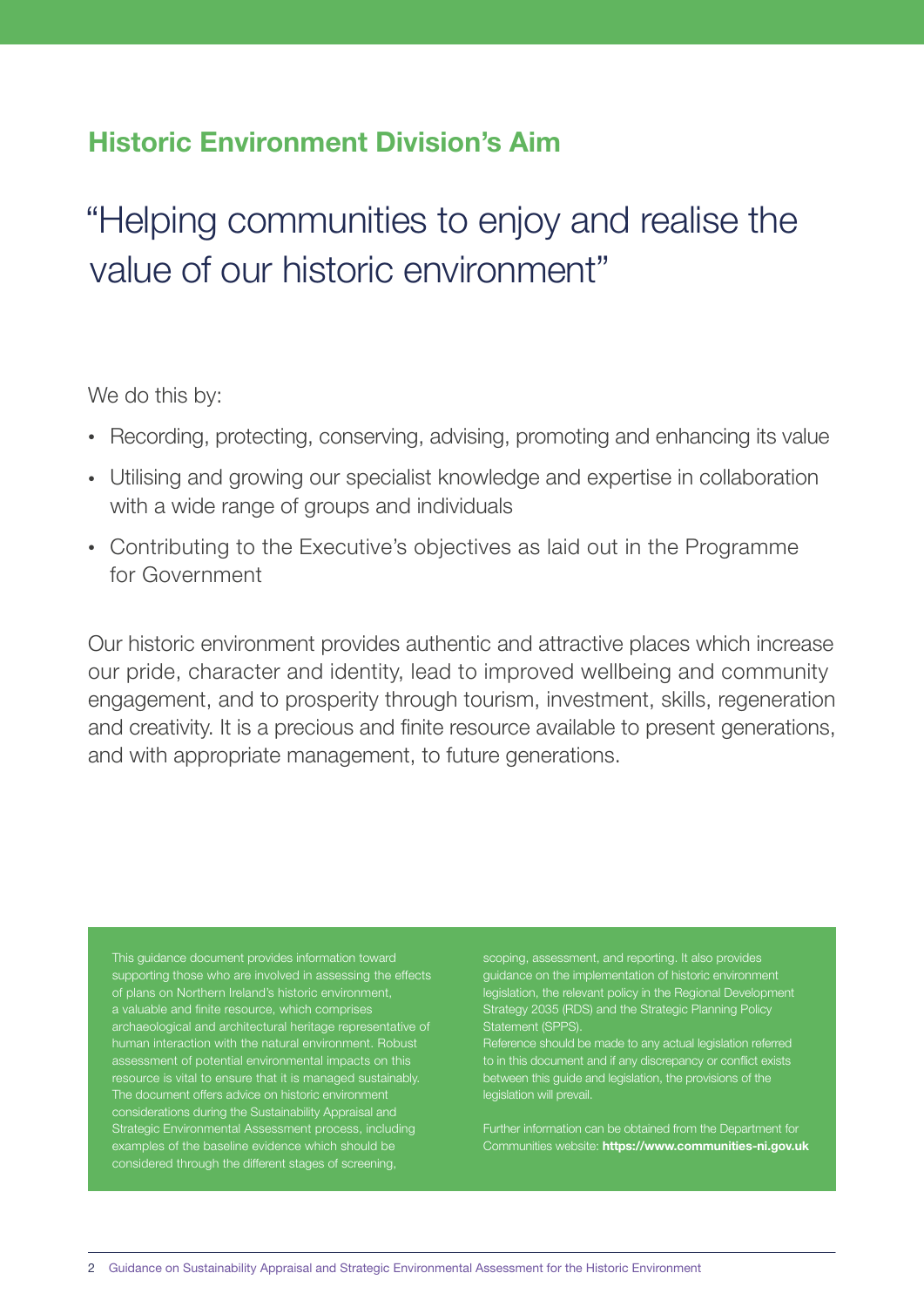# **Contents**

| 2. Sustainability Appraisal and Strategic Environmental Assessment5                |  |
|------------------------------------------------------------------------------------|--|
|                                                                                    |  |
|                                                                                    |  |
|                                                                                    |  |
|                                                                                    |  |
|                                                                                    |  |
|                                                                                    |  |
|                                                                                    |  |
| 5. Developing plan options, refining alternatives and assessing likely effects  16 |  |
|                                                                                    |  |
|                                                                                    |  |
| 6. Developing plan options, refining alternatives and assessing likely effects  19 |  |

Cover Image:

Aerial view of the historic core of Armagh, demonstrating the influences the historic environment has exerted on the evolution of its streetscape and sense of place (HED).

This edition published by DfC Historic Environment Division June 2018 All images © Crown Copyright, unless otherwise stated.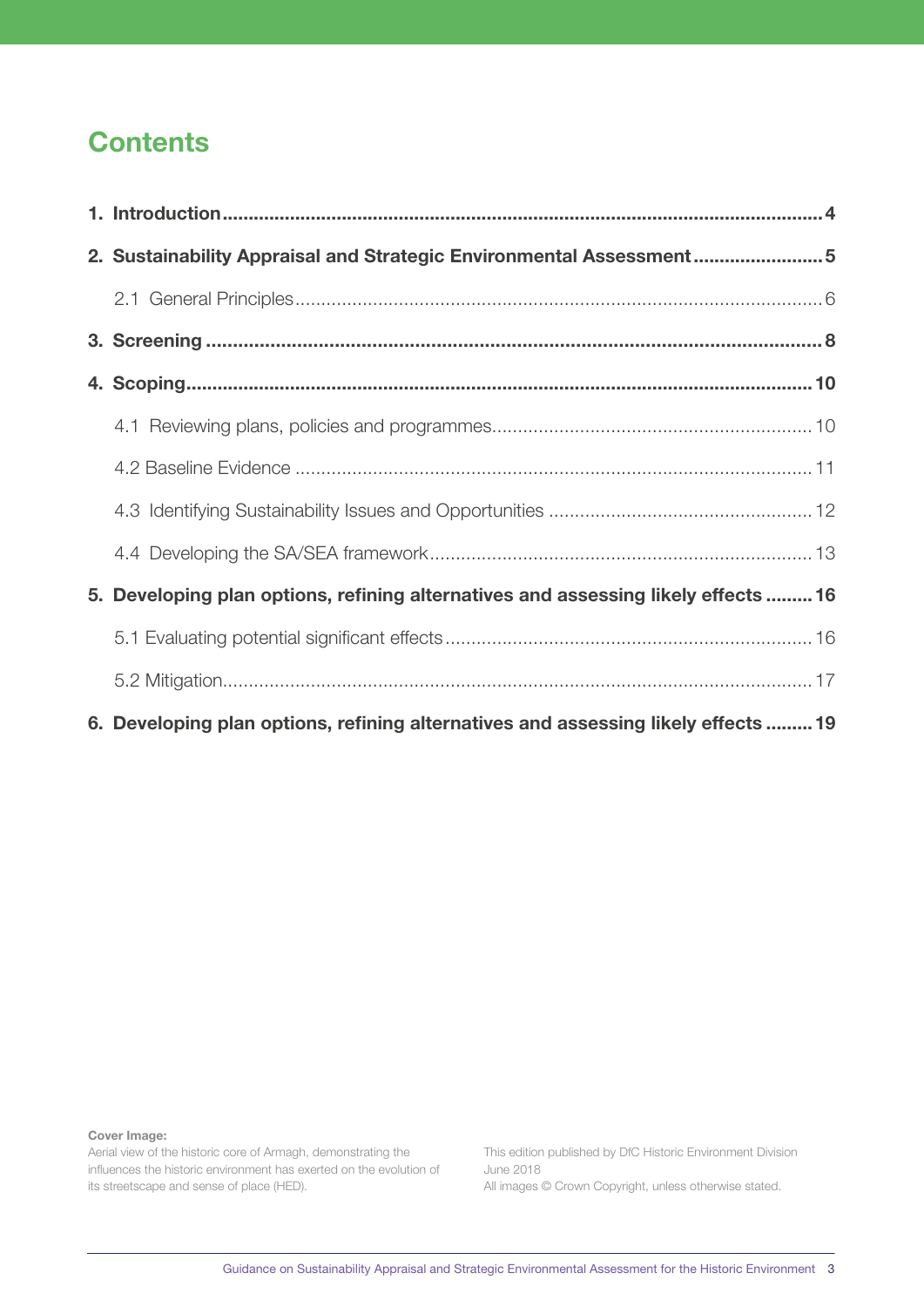# <span id="page-3-0"></span>1. Introduction

The Regional Development Strategy 2035 (RDS) sets out regional guidance to "Conserve, protect, and where possible, enhance our built heritage and our natural environment"1 It recognises that Northern Ireland has a rich and diverse historic environment that contributes to identity, sense of place and history. This unique and varied historic landscape is a key marketing, tourism, and recreational asset, which if protected and managed sustainably, can make a valuable contribution to our society, environment and economy. The historic environment embraces many sites of local and international importance which once lost cannot be fully replaced.

In Northern Ireland the identification, recording and conservation of archaeological sites, monuments and landscapes, and listed buildings, collectively referred to as heritage assets, is primarily the responsibility of Historic Environment Division, based within the Department for Communities. Just as there is continuity between past and present, so also there is between present and future. We have a duty to care for what we ourselves have inherited, not simply for our own benefit, but also to enhance awareness and understanding of it, with the view to passing it on as a living legacy to those who come after us. Landscapes are dynamic and changing, and in order to be sustainable, the change can be managed so that the historic environment is maintained or enhanced. Careful and sensitive realisation of the historic environment resource to achieve social, environmental and economic benefits can result in high quality sustainable solutions to the regeneration of urban and rural areas. We can add to and conserve our historic legacy by creating examples of high quality architecture, townscape and landscape design which can represent our own era in the centuries to come.

For those involved in the production of Local Development Plans this guidance should be considered alongside Development Plan Practice Note 4 - Sustainability Appraisal and Strategic Environmental Assessment.

1 RDS 2035, RG11, p47.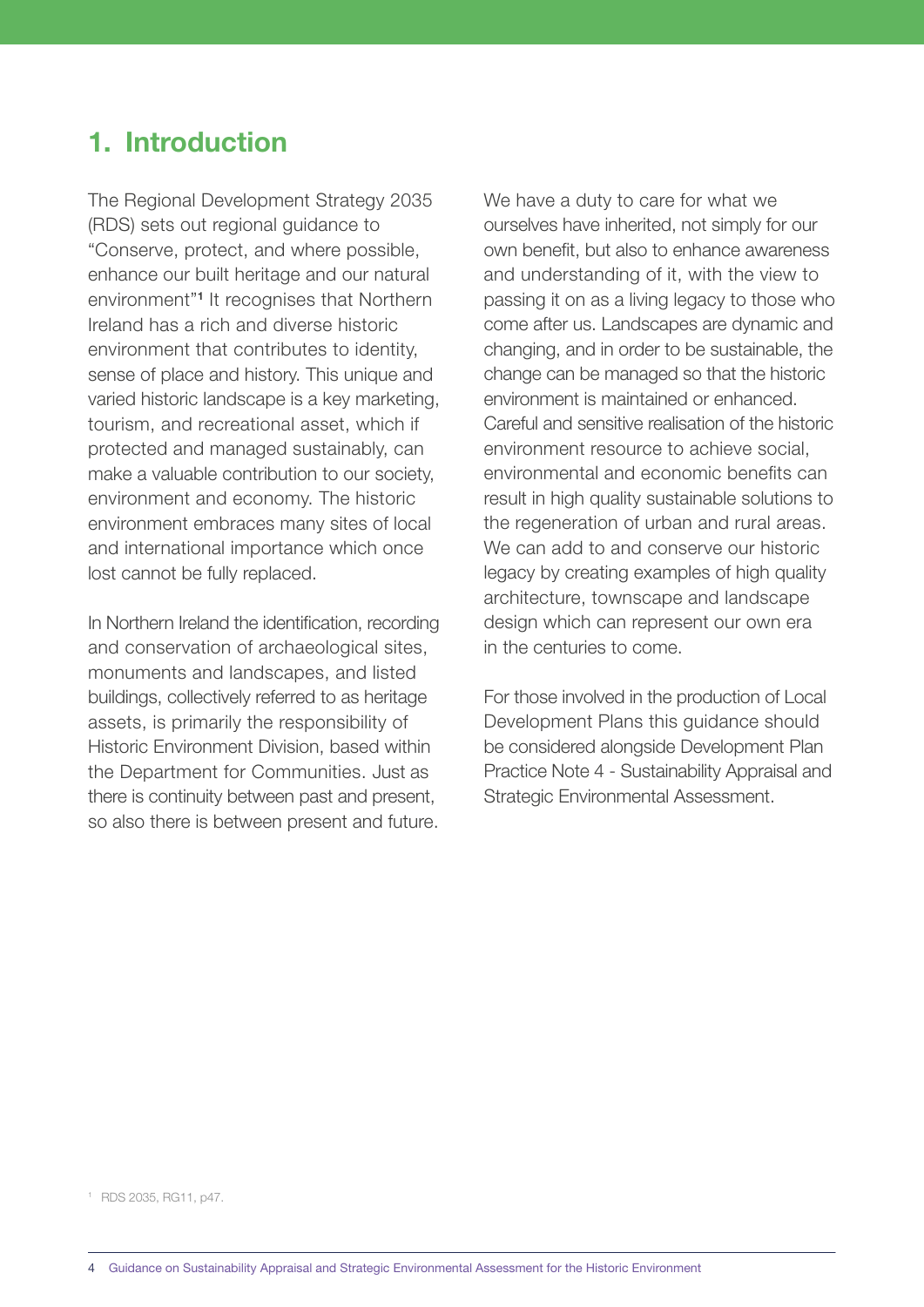# <span id="page-4-0"></span>2. Sustainability Appraisal and Strategic Environmental Assessment

The Strategic Environmental Assessment Directive (Directive 2001/42/EC) is a European Union (EU) requirement that aims to ascertain that environmental considerations form part of the preparation of certain plans and programmes. In Northern Ireland this is implemented via the Environmental Assessment of Plans and Programmes Regulations (NI) 2004 (EAPP). Cultural heritage, including archaeological and architectural heritage, is one of the themes it identifies to be considered when undertaking a Strategic Environmental Assessment (SEA).

A Sustainability Appraisal (SA) of every Local Development Plan (LDP) is required under the Planning Act (Northern Ireland) 2011. Section 25 of the NI (Miscellaneous Provisions) Act 2006 places a duty on councils and government departments to contribute to sustainable development. Sustainability Appraisal should be a comprehensive assessment of the likely effects of an emerging plan by examining the potential impacts on social, economic and environmental outcomes. It also takes in the requirements of the SEA Directive and therefore requires assessment of the likely outcomes on the historic environment.

#### The stages of SA/SEA are defined as

- SCREENING (SEA ONLY) -To determine whether a plan or programme requires SEA
- SCOPING -To decide on the scope and level of detail and to develop assessment framework
- DEVELOPING PLAN OPTIONS, REFINING ALTERNATIVES, ASSESSING LIKELY EFFECTS
	- To test plan objectives against SA/SEA framework
	- Development of reasonable alternatives
	- Examination of likely effects
	- Mitigation and monitoring
- UNDERTAKING THE ASSESSMENT
- PUBLICATION, CONSULTATION AND ADOPTION
- MONITORING

Those involved in LDP production should also refer to the table. Fig.1 in Development Plan Practice Note 4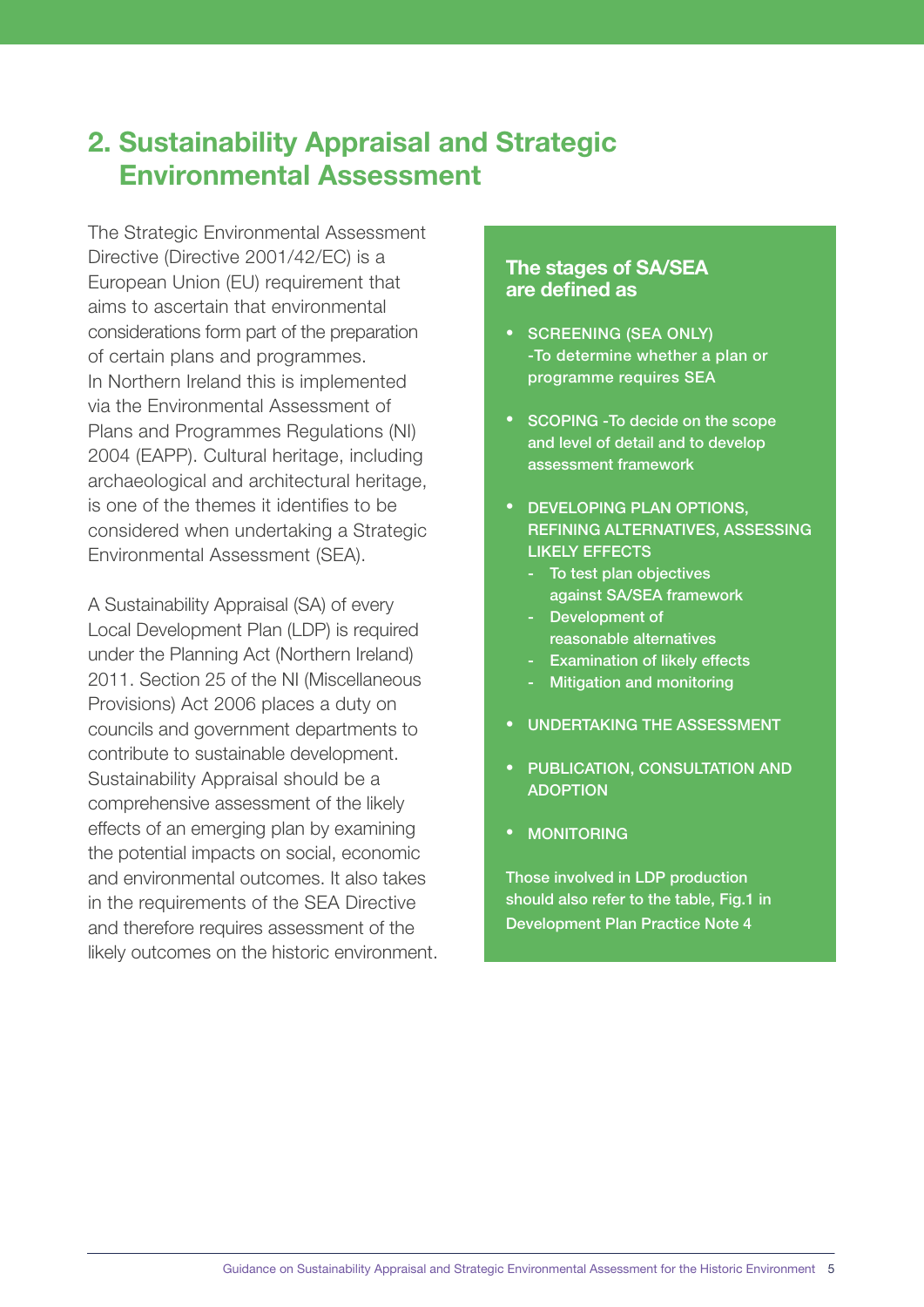<span id="page-5-0"></span>The modern landscape of Northern Ireland is an historic landscape which is almost entirely marked by some 10,000 years of human activity. Much of its value lies in its complexity, regional diversity and local distinctiveness. We all live in this legacy landscape and even the most modern developments that lie within it often reflect or incorporate aspects such as historic boundaries and routeways.

Heritage assets such as ancient sites and monuments, listed and historic buildings, parks and gardens and industrial heritage are hugely important sources of information about our past and are often significant, valued and emotive features in townscape and countryside.

Comprehensive assessments are important to inform understanding and proper evaluation of the historic environment.

#### 2.1 General Principles

The principles below are valuable when analysing the historic environment in the context of SA/SEA

- Engaging the knowledge and skills of historic environment specialists in developing the SA/SEA
- Defining the historic environment broadly, to cover a wide range of heritage assets and their settings, and the historic character of landscapes, townscapes and seascapes
- Recognition of the irreplaceable nature of heritage assets and the implications of this (i.e. that authentic historic places are a finite resource which if destroyed or damaged, cannot be replaced)
- Appreciating the many sustainability benefits of the historic environment, including environmental, economic, cultural and social benefits
- Identifying, understanding and appropriately conveying the significance of the asset and its setting and also identifying and assessing the degree of effect of the plan or programme (i.e. significant effects) There should be adequate consideration of the effects of the plan on heritage assets and on the wider landscape setting and context
- Ensuring that the SA/SEA analysis of the historic environment are suitably iterative and the findings of each stage used to inform the next stage, with this progression documented
- Ensuring that the SA/SEA analysis is appropriate to the type, level and purpose of plan under consideration
- Identifying the intertwined relationships between the historic environment and the natural environment, such as their influence on the present day character of the landscape, while clearly providing specific consideration of both types of environment as well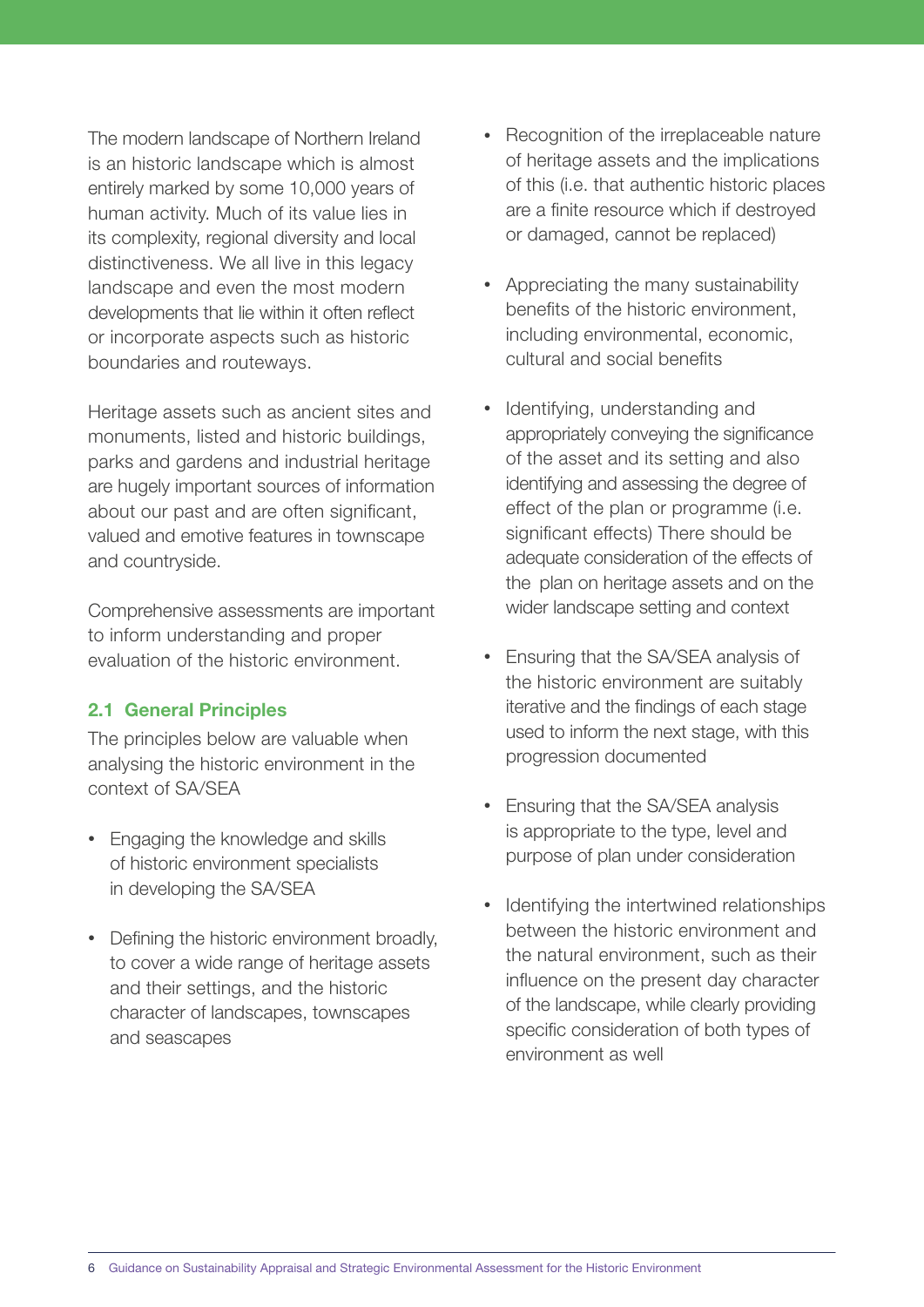- Including consideration of any potential cross or trans-boundary effects on the historic environment relevant to the plan area, including cumulative and synergistic effects
- Avoiding, or minimising adverse effect on the historic environment, which is created by the plan
- Maximising the potential benefits of the historic environment through the plan.
- Identifying all appropriate mitigation, enhancement and monitoring for the historic environment, clearly for delivery at implementation stage
- Engaging local heritage groups and societies, and the wider community in the SA/SEA process, can bring benefits such as an improved understanding of the historic environment of a place and what is valued locally and why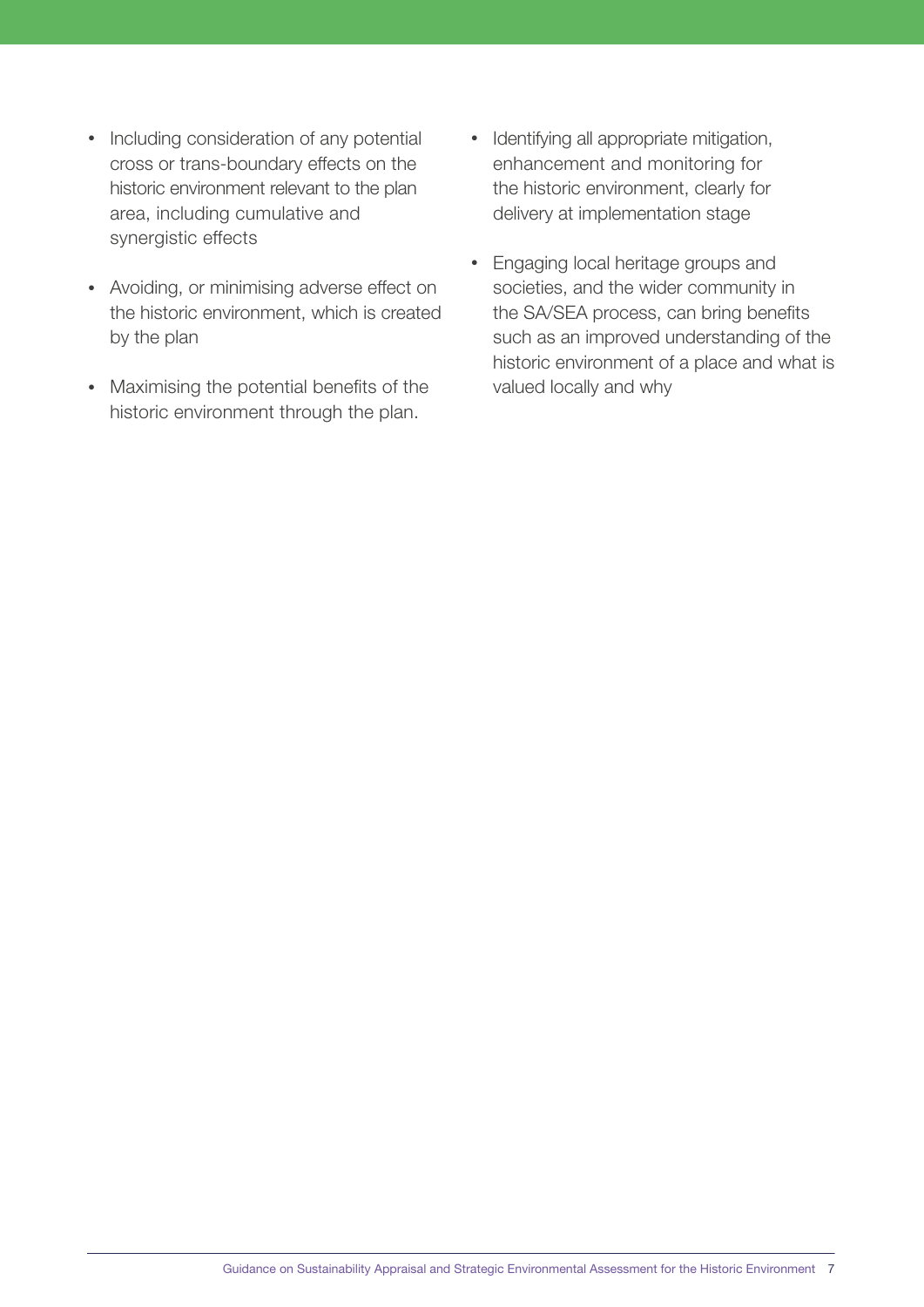# <span id="page-7-0"></span>3. Screening

The screening process determines whether or not SEA is required for a plan. Whether a plan requires an SEA will involve considering the existing character of an area, including the historic environment, and the likely environmental effects of the plan. SEA is required for certain categories of plans and programmes where they are determined to have significant environmental effects. In line with the EAPP Regulations (NI) 2004, the authority preparing the plan (the responsible authority) should forward its screening document to the consultation authority and their views must be taken into account before a determination is made as to the need for a SEA.

Historic Environment Division aims to respond within 21 days to screening consultations, advising whether the plan or programme is likely to have significant effects on the historic environment, and highlighting any specific strategic issues relevant to heritage assets in the area of the plan or programme.

Determining specifically what are the 'likely significant effects' on the historic environment will need to be considered on its merits depending on a variety of factors.

Consider the aims of the plan or programme, the nature of the local historic environment and how the two will interact. - Where a plan is allocating land for specific purposes or otherwise setting a framework for the allocation or development of land, and where heritage assets are in the vicinity or have potential to be present (example. previously unrecorded buried remains, which can sometimes be larger in scale than upstanding features) then some sort of impact is likely. Understanding what the impact is on the significance of the heritage asset, together with any potential mitigation of that impact will assist in coming to a conclusion as to whether it is 'likely' to have a 'significant effect' on the historic environment.

To inform Historic Environment Division's response to a screening consultation, it is beneficial if the consultation documentation includes:

- An outline of the document which is to be screened
- A map of the area
- A screening statement using the criteria in Schedule 1 of the EAPP Regulations (NI) 2004 to clearly justify the responsible authority's screening decision

<sup>&</sup>lt;sup>2</sup> Department of Agriculture Environment and Rural Affairs. Historic Environment Division provide input to DAERA in relation to SEA for historic environment matters through a Service Level Agreement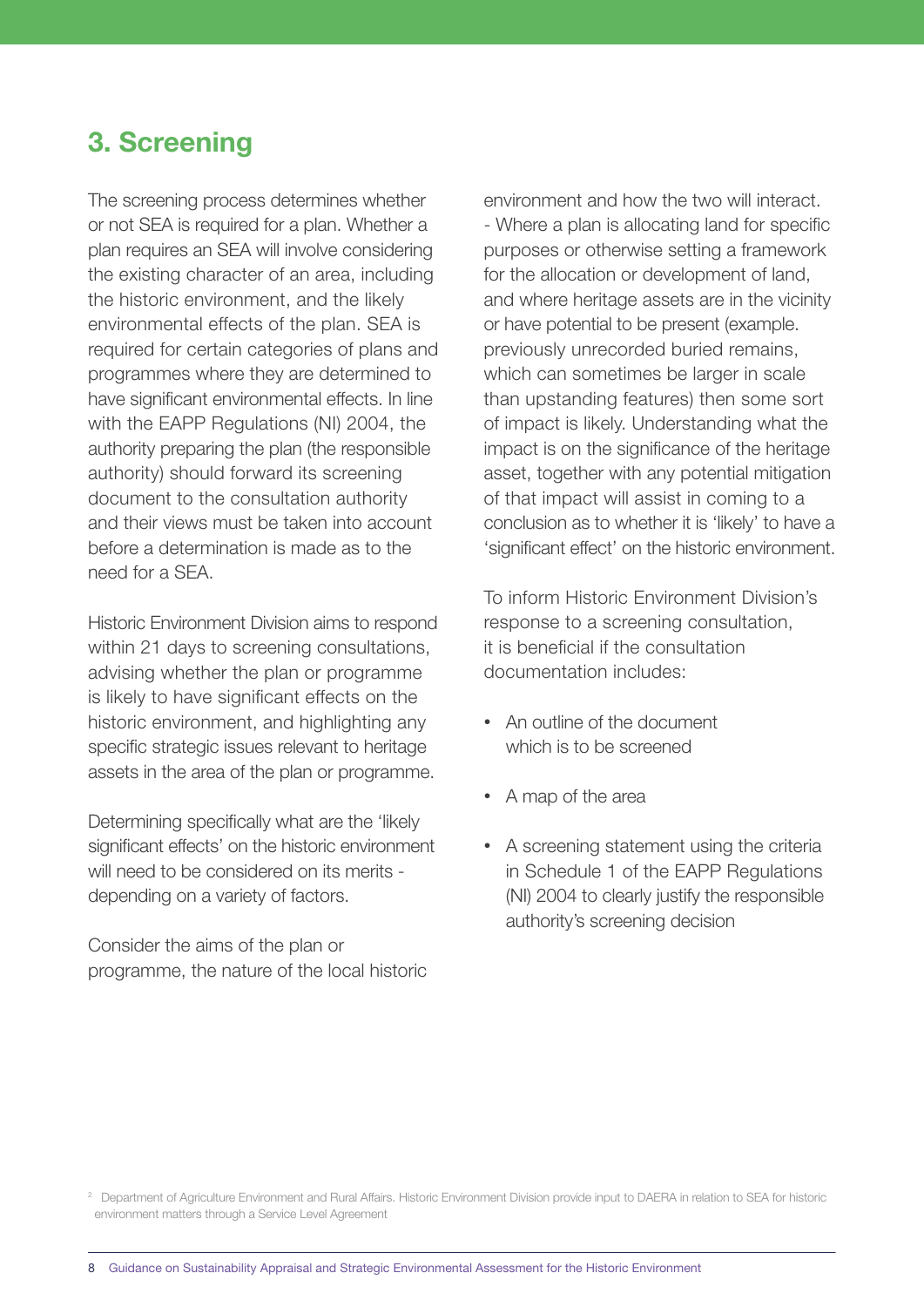- Information on cultural heritage and heritage assets in and adjacent to the area that the plan or programme relates to
- A brief synopsis of the positive and negative impacts of the plan or programme

Consideration of the historic environment at the screening stage should also outline potential for likely significant effects on heritage assets that do not have a statutory designation. It is important that consideration is also afforded to the potential for previously unrecognised heritage assets or previously unrecorded below ground archaeological remains. Information derived from the National Monuments and Buildings Record for Northern Ireland may help inform the process, but having the baseline evidence analysed by a qualified/professionally accredited heritage professional will make the assessment more robust.

Where it is determined by the responsible authority that significant environmental effects are unlikely and SEA is not required, the responsible authority must prepare a statement setting out why it has reached this decision and send this to the consultation body (DAERA SEA team).<sup>2</sup> Once agreed with the consultation body a copy of this should be sent to Historic Environment Division within 28 days.

World Heritage Sites are designated by United Nations Educational Scientific and Cultural Organisation (UNESCO) for their 'outstanding universal value' (OUV). Each UK World Heritage Site has a management plan which contains both long term and day to day actions to protect, conserve and present the Site. One of the objectives of these plans is to specify how the OUV of the site will be maintained. Northern Ireland has presently one World Heritage Site, the Giant's Causeway, which is designated specifically because of its unique natural heritage value but which has historic landscape character and important cultural and traditional associations. At present the region also has one UNESCO Global Geopark, Marble Arch, straddling the border region between Fermanagh and Cavan.

In certain circumstances, it is possible that an emerging management plan may set out policies to protect the OUV, which will be similar to development management policies more usually found in local plan documents. Where this is the case, the responsible authority will consult the relevant statutory body as to the likely effects of the plan before deciding whether SEA is required.

### Supplementary planning documents

Supplementary Planning Documents (SPD) are unlikely to require SEA as they should expand on development plan policies that have already been subject to a full SA via the Local Development Plan process. Conversely, if a SPD is considered likely to have significant environmental effects which have not previously been assessed, then SEA may be required.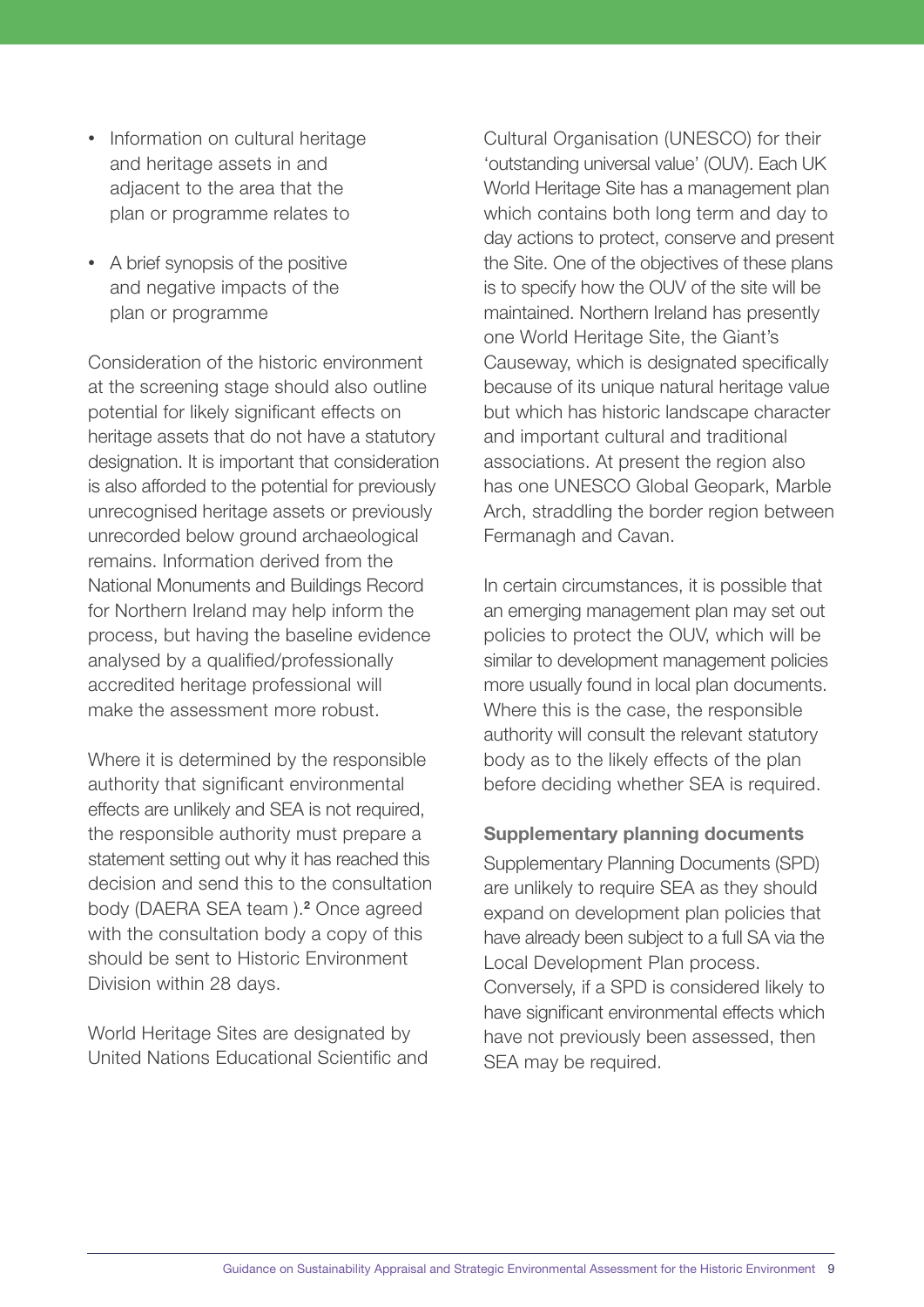# <span id="page-9-0"></span>4. Scoping

Scoping aims to set the context against, which the likely, effects of the plan in question can be measured. To do this, it is necessary to identify the scope and level of detail of information to be included in the final SA or SEA report. This should be proportionate to the type, purpose and level of plan under consideration.

The intention is to identify the key characteristics of the area in question, other initiatives likely to be having local impacts and to develop a mechanism to be able to forecast the likely effects of the plan, together with information relating to the current situation in order to assess this. A scoping report will usually therefore:

- Identify other plans, policies and programmes and sustainability objectives - this will include various pieces of legislation or international conventions depending on the location in question
- Contain baseline evidence of heritage assets in the area to which the scoping relates, toward substantiating the current situation, and demonstrate an awareness of the need to assess this baseline evidence and the potential impact of the plan on it
- Identify sustainability issues, gaps and problems, including opportunities for and threats to the historic environment
- Identify indicators, objectives and targets
- Include information on the methodology for the appraisal to ascertain if effects on the historic environment will be properly addressed
- Consult the statutory consultation bodies on the scope of the report

### 4.1 Reviewing plans, policies and programmes

The review of related plans, programmes and policies will vary depending on the specific circumstances and the type of plan being assessed in order to be proportionate. Those with content or sections potentially relevant to the historic environment include:

#### International/European

- UNESCO World Heritage Convention
- UNESCO Convention on Underwater Heritage
- European Landscape Convention
- The Convention for the Protection of the Architectural Heritage of Europe
- The Xian Declaration
- The European Convention on the Protection of Archaeological Heritage
- United Nations Convention on the Law of the Sea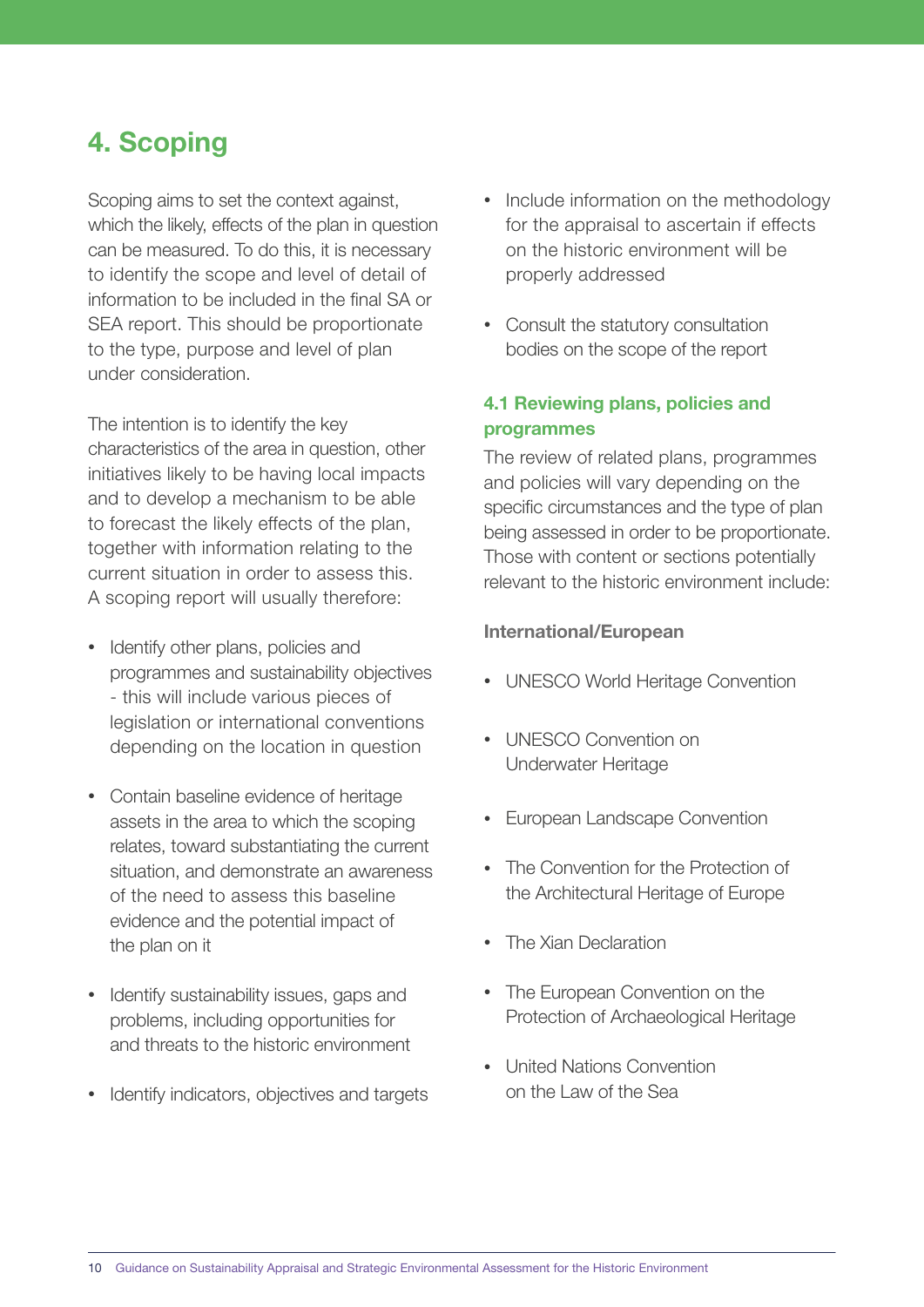<span id="page-10-0"></span>• Rules annexed to the UNESCO Convention on the Protection of Underwater Cultural Heritage

### Regional

- The Historic Monuments and Archaeological Objects (Northern Ireland) Order 1995
- Class Consents Order 2001
- The Protection of Wrecks Act 1973
- The Planning Act (NI) 2011
- Regional Development Strategy 2035
- Strategic Planning Policy Statement (SPPS)
- Planning Policy Statement 6 (PPS 6) Planning, Archaeology and the Built Heritage
- Landscape Character Assessment of Northern Ireland (2000)
- Northern Ireland Regional Landscape Character Assessment
- UK Marine Policy Statement (2011)

#### Local

- Local Development Plans
- Marine Plans
- Other adopted local plans/strategies example. heritage action plans, supplementary planning documents
- Conservation Management Plans
- Conservation Strategies
- AONB Management Plans
- Other Cultural Heritage / Tourism Strategies
- Conservation Area Character Appraisals

#### 4.2 Baseline Evidence

Section 3 "Survey of District" of the Planning Act (Northern Ireland) 2011 requires a council to keep under review the matters which may be expected to affect the development of its district or the planning of that development. These matters include principle physical, economic, social and environmental characteristics.

The formation and updating of a robust and comprehensive baseline will assist in demonstrating a proportionate evidence base for the plan in question, as well as help to strengthen its case for soundness when subject to examination. Baseline information that describes the current and future likely condition of the historic environment in terms of its significance, sensitivity and capacity to accommodate change can also assist in the identification of areas with particular sensitivity to development, sustainability issues, predict and monitor likely effects and in identifying alternative solutions. Publicly held records such as the National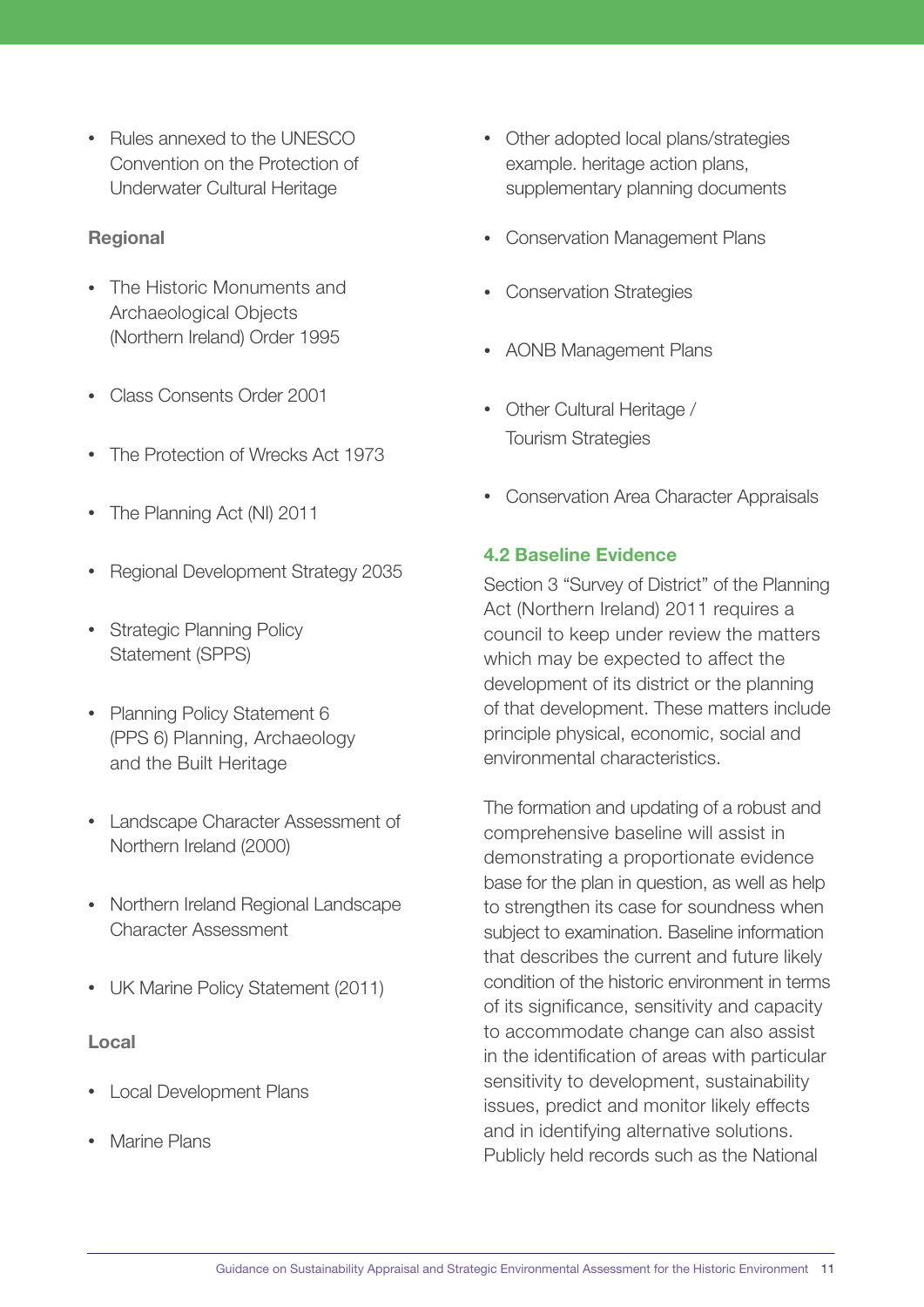<span id="page-11-0"></span>Monuments and Buildings Record for Northern Ireland<sup>3</sup> will be particularly important toward assessing the historic environment, but other records such as historic mapping, and townland and parish boundaries should also be utilised.

Evidence gathering is a central part of local, marine and community plan preparation and formulation, and assembling information on the historic environment for an SA/SEA should not normally entail additional work. Where responsible authorities do not currently have a sound evidence base available relevant to future challenges and opportunities, they may need to consider augmenting this so that the SEA assists the smooth progress of the plan. In assessing the likely effects of the plan and analysing baseline information, there may also be a need to look at this in relation to a wider geographic area and across administrative boundaries. For example this might be in relation to traffic generation or setting issues, or the situation of designated areas.

Where there are gaps in the information these should be outlined as part of the description of the evidence, and ways of addressing these gaps can be included in proposals for monitoring the implementation of the plan.

### 4.3 Identifying Sustainability Issues and **Opportunities**

Consideration of the current condition of heritage assets and any related observable trends can help in drawing conclusions as to the likely historic environment trajectory without the plan and how this might change should it be adopted. Additionally, analysis of a range of baseline information appropriate to the type and level of plan can help identify sustainability issues relating to the historic environment. These will incorporate issues specific to the plan area. The list below is not comprehensive but outlines some examples that might be included:

- Heritage Assets at risk from neglect, decay or development pressures
- Areas where there is a threat or likelihood of further significant loss or erosion of landscape/seascape/townscape character or quality, or where development has had or potentially may have significant impact (direct and or indirect) upon the historic environment and/or people's enjoyment of it
- Traffic pollution, air quality, noise pollution and other problems affecting the historic environment
- Conserving and enhancing designated and non-designated heritage assets and their settings
- Risks to previously unidentified assets including impacts on previously unidentified below ground archaeological remains
- Coastal erosion or flooding, or drainage and/or drying out of wetland heritage assets

<sup>&</sup>lt;sup>3</sup> Historic Environment Division's digital datasets for GIS are available for download at www.communities-ni.gov.uk/publications/historic-environment-digital-datasets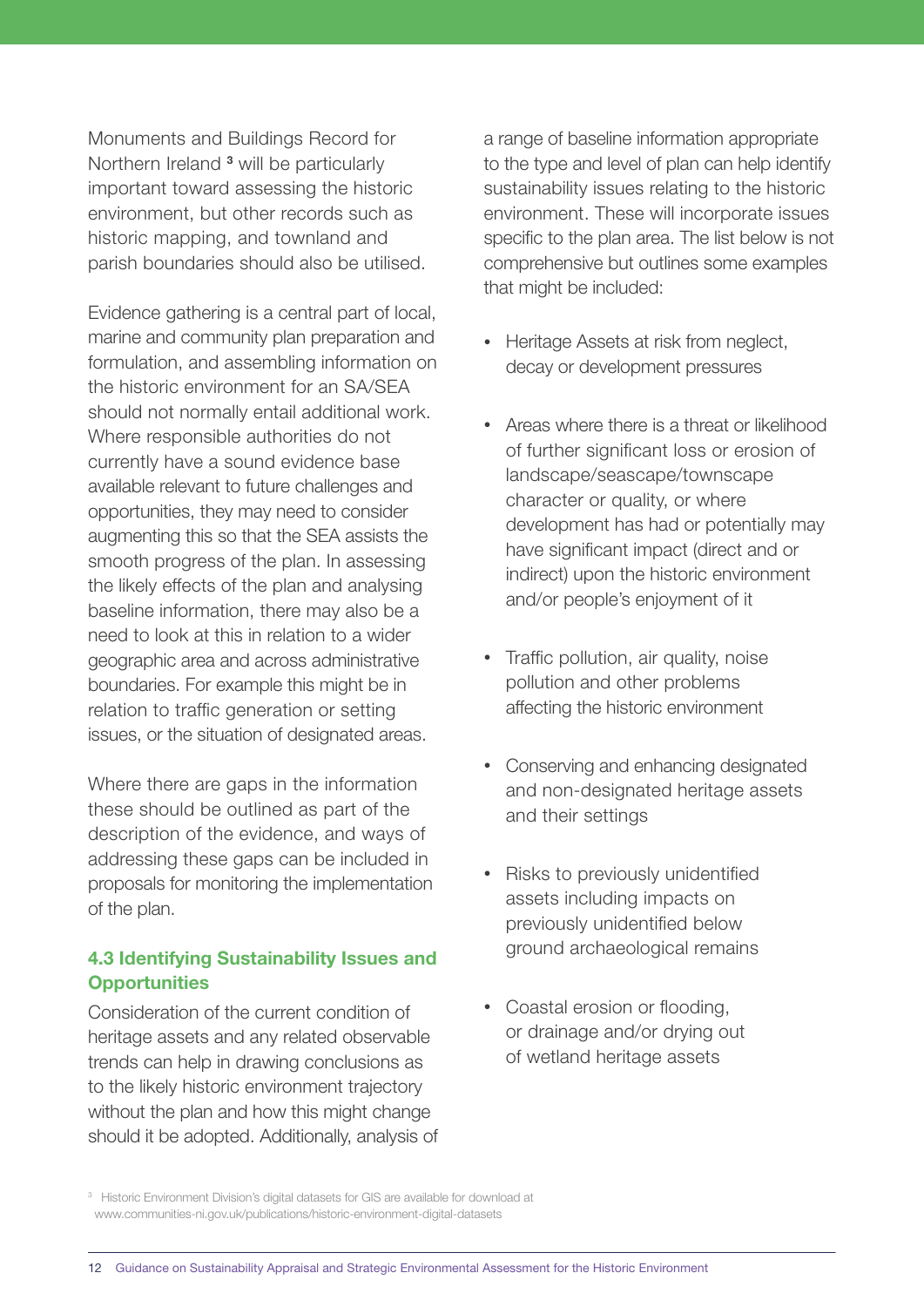<span id="page-12-0"></span>Conversely, there may be some opportunities for the historic environment revealed by the process, such as

- The delivery of heritage led development and supporting the vitality and viability of town centres
- Developing a strong sense of place and identity by informing design based on historic environment evidence
- Promoting innovative reuse of existing building stock and addressing heritage at risk
- Promoting heritage based tourism
- Achieving climate change resilience
- Promoting awareness, involvement and understanding of the historic environment
- Encouraging and nurturing traditional craft and building skills and using the historic environment as an educational resource

#### 4.4 Developing the SA/SEA Framework

The appraisal framework is the method by which the likely effects of the plan on the local area are assessed and measured. It does this through setting out the objectives of the SA/SEA assessment, together with the decision-making criteria and indicators to be used to assess the degree to which the plan is likely to achieve these. In developing the framework, appropriate heritage expertise, utilising the skills of a qualified and/or professionally accredited

heritage specialist, is valuable toward ensuring that the application of the framework to the historic environment is most effective.

The inter-relationship between the historic environment and other areas to be tested by the framework can be reflected in the objectives. Sustainable development (the over-arching principle of the RDS, the SPPS and the UK MPS) requires an integrated approach and therefore, where the historic environment clearly underpins the character, economy or cultural resource of a place, it may warrant inclusion in other objectives such as regeneration, tourism, access to services, quality of life, landscape and townscape. This can be particularly true where there are areas of inter-relationship, for example, between the historic environment and economic development.

Additionally, a separate and specific objective relating to the historic environment may help avoid the masking of adverse impacts through blending several topics together in one objective.

The objectives of the SA/SEA assessment are not fixed by the EU Directive, and are often derived from environmental protection objectives identified in other plans and programmes or from the review of baseline information. The responsible authority can adapt these to take account of local circumstances. Recognising that the number of objectives needs to be manageable, the list below represents a selection where consideration of the historic environment may improve the effectiveness of the framework: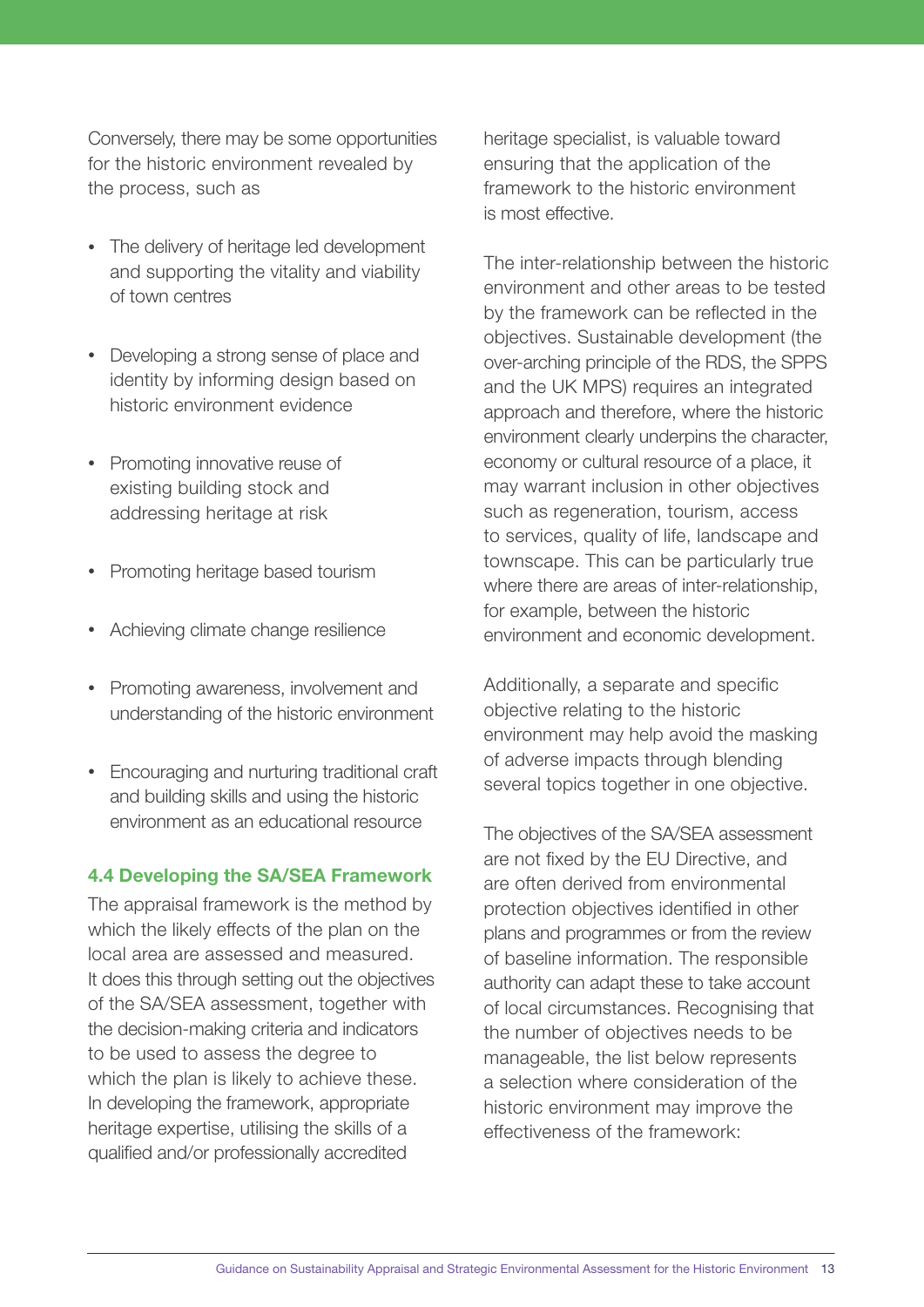### Environmental Objectives

- Protect, enhance and manage the character and appearance of landscapes/seascapes/townscapes, maintaining and strengthening local distinctiveness and sense of place
- Protect, conserve and enhance the historic environment to improve local environmental quality
- Achieve high quality and sustainable design for buildings spaces and the public realm

### Social Objectives

- Improve and broaden access to the local historic environment
- Provide better opportunities for people to engage with and understand local heritage and to participate in cultural and leisure activities, recognising the contribution it makes to health and well-being
- Encourage local pride and community cohesion through heritage

### Economic Objectives

- Foster heritage led regeneration and address heritage at risk
- Optimise the use of brownfield sites, existing buildings and existing infrastructure
- Promoting viable and innovative re-use of historic buildings
- Promote heritage led sustainable tourism
- Support the sustainable use of the historic rural environment

Some of the example objectives outlined in the strands above overlap with each other emphasising the multiple benefits that can be realised through better recognition of the value and contribution of the historic environment.

### Decision Making Criteria

The criteria for decision-making will be related to the type and level of plan or programme under consideration, as well as the characteristics and environmental sensitivity of the area in question. Tailoring each SA/SEA in this way will help ensure that key heritage issues are incorporated in the framework and that likely effects on the historic environment are properly assessed. Examples of appropriate criteria include:

### **Environmental**

- Will the policy or proposal
- Conserve, protect and enhance heritage assets and their settings, and the wider historic environment, sustainably with the natural environment and landscape
- Contribute to the better management of heritage assets and tackle heritage at risk
- Improve the quality and condition of the historic environment
- Respect, maintain and strengthen local character and distinctiveness
- Promote high quality design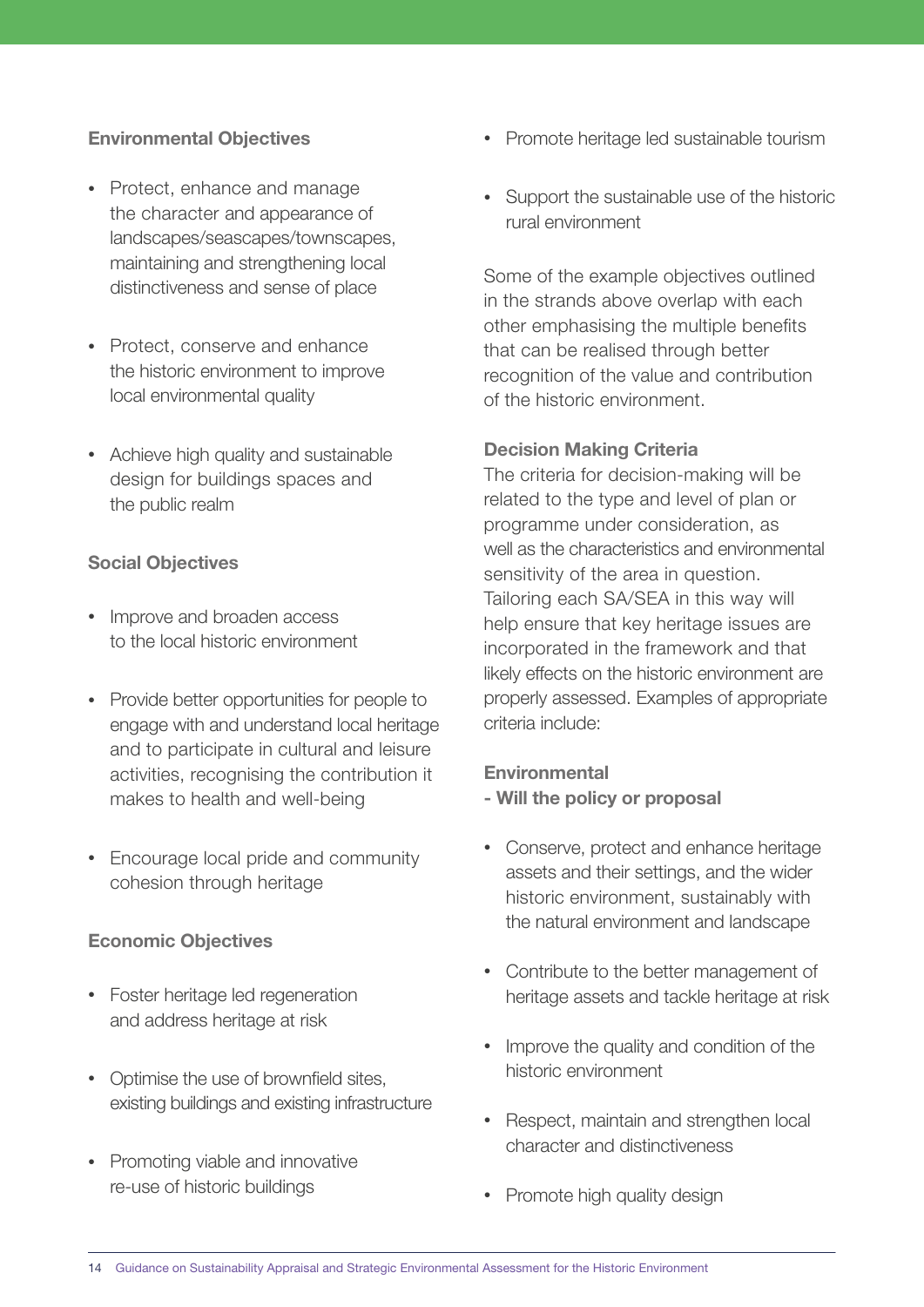- Integrate climate change mitigation and adaption measures into the historic environment sensitively
- Alter the hydrological conditions of water dependent heritage assets including organic remains (example, crannogs)

#### Social - Will the policy or proposal

- Increase the Social Benefit (example, education, participation, citizenship, health and well-being) derived from the historic environment
- Improve the satisfaction of people with their neighbourhoods as places to live
- Engage communities in identifying culturally important features and areas
- Provide for increased access to and enjoyment of the historic environment
- Provide for increased understanding and interpretation of the historic environment
- Provide new leisure, recreational or cultural activities

• Support and widen community uses through shared facilities

#### Economic - Will the policy or proposal

- Increase the economic benefit derived from the historic environment
- Promote heritage led regeneration
- Lead to the adaptive repair and re-use of a heritage asset and encourage high quality design with conservation principles
- Make the best use of existing buildings and physical infrastructure
- Promote heritage based sustainable tourism
- Ensure that repairs and maintenance are sympathetic to local character
- Help to address the number of vacant buildings through adaptive reuse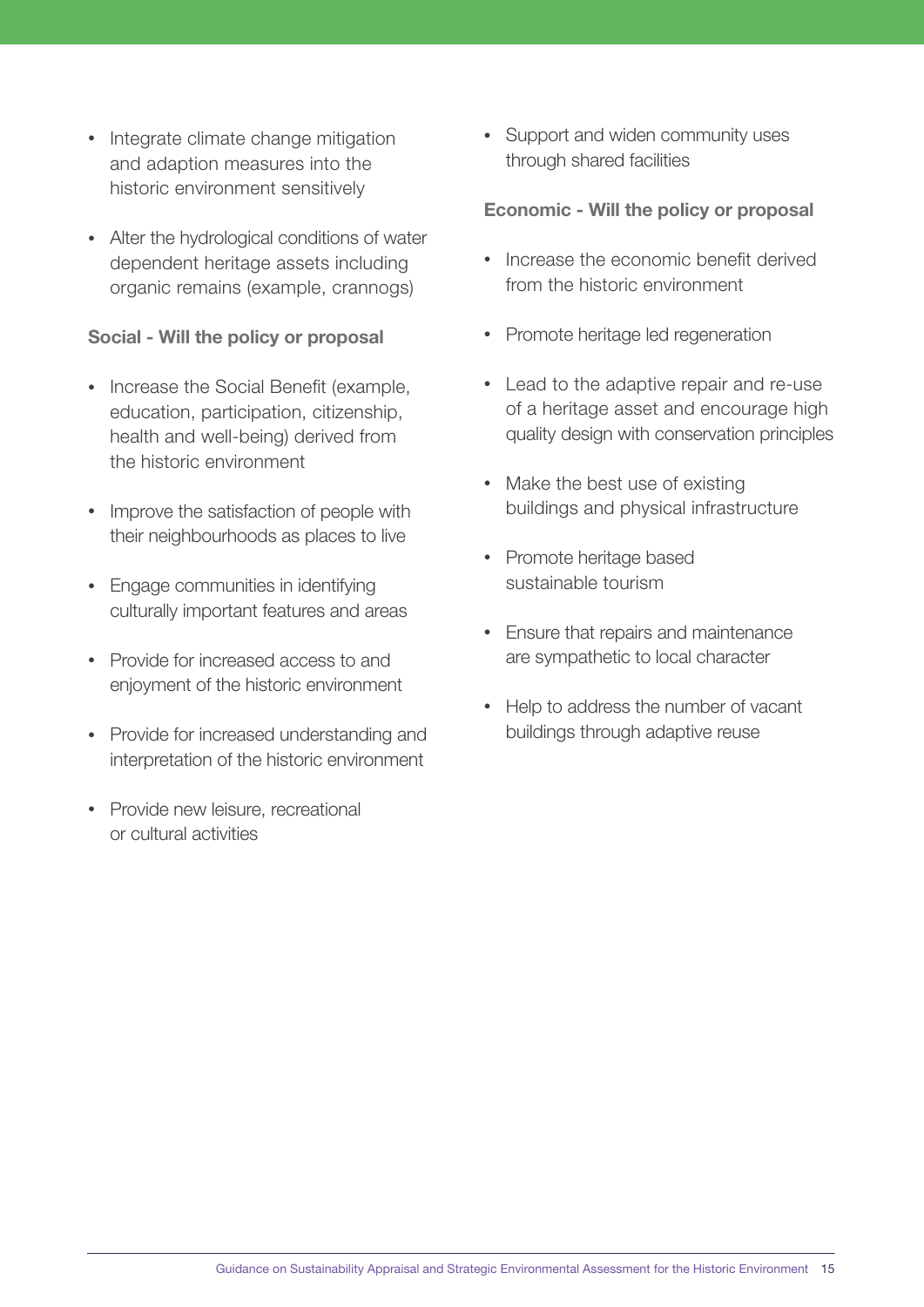# <span id="page-15-0"></span>5. Developing plan options, refining alternatives and assessing likely effects

At this stage, it is for the responsible authority to confirm the scope of the SA/SEA report, together with what level of detail to present, the options within the plan itself and the alternatives that will be considered. Consideration of the effects on cultural heritage of these options and alternatives will help ensure that it fully complies with the EU SEA Directive and achieves a rounded assessment of the likely environmental impacts.

### 5.1 Evaluating Potential Significant Effects

The over-arching principle when assessing the plan and reasonable alternatives will be the extent to which they give rise to adverse environmental impacts, including those on the historic environment (both terrestrial and marine). Where such adverse impacts cannot be avoided, mitigation measures should be considered to minimise the impacts.

Identification and prediction of significant effects (both positive and negative) on the historic environment may involve:

- Loss of, or damage to the significance of any heritage asset and /or its setting
- Conservation and enhancement of any heritage asset and/or its setting
- Loss of or erosion to the historic character of the landscape/seascape/townscape
- Impact on the "at risk" status of assets as well as the level of risk to the wider historic environment
- Impact on the wider area outside the plan area, example, traffic generation, setting issues.
- Cumulative, secondary or synergistic impacts on the historic environment, heritage assets and places, these can occur:
	- 1. Cumulative -where individually minor impacts can accumulate to have significant effects
	- 2. Synergistic -where separate minor impacts interact to produce a total effect greater than the sum of the individual effects

Secondary or indirect - where effects are not a direct result of the plan but occur away from the original effect as a result of its impacts. Consideration should be given to:

- The accumulation of effects on different but related environmental assets including heritage assets, natural landscape/seascape and townscape
- Identified baseline trends may be relevant. Example, to avoid contributing to a further deterioration of an already adverse trend

Clarity in assessing impacts specifically on the historic environment is helpful in understanding their relationship to the wider environmental assessment. For example, where scoring techniques are used, adding scores together can mask highly adverse impacts through conflation with less adverse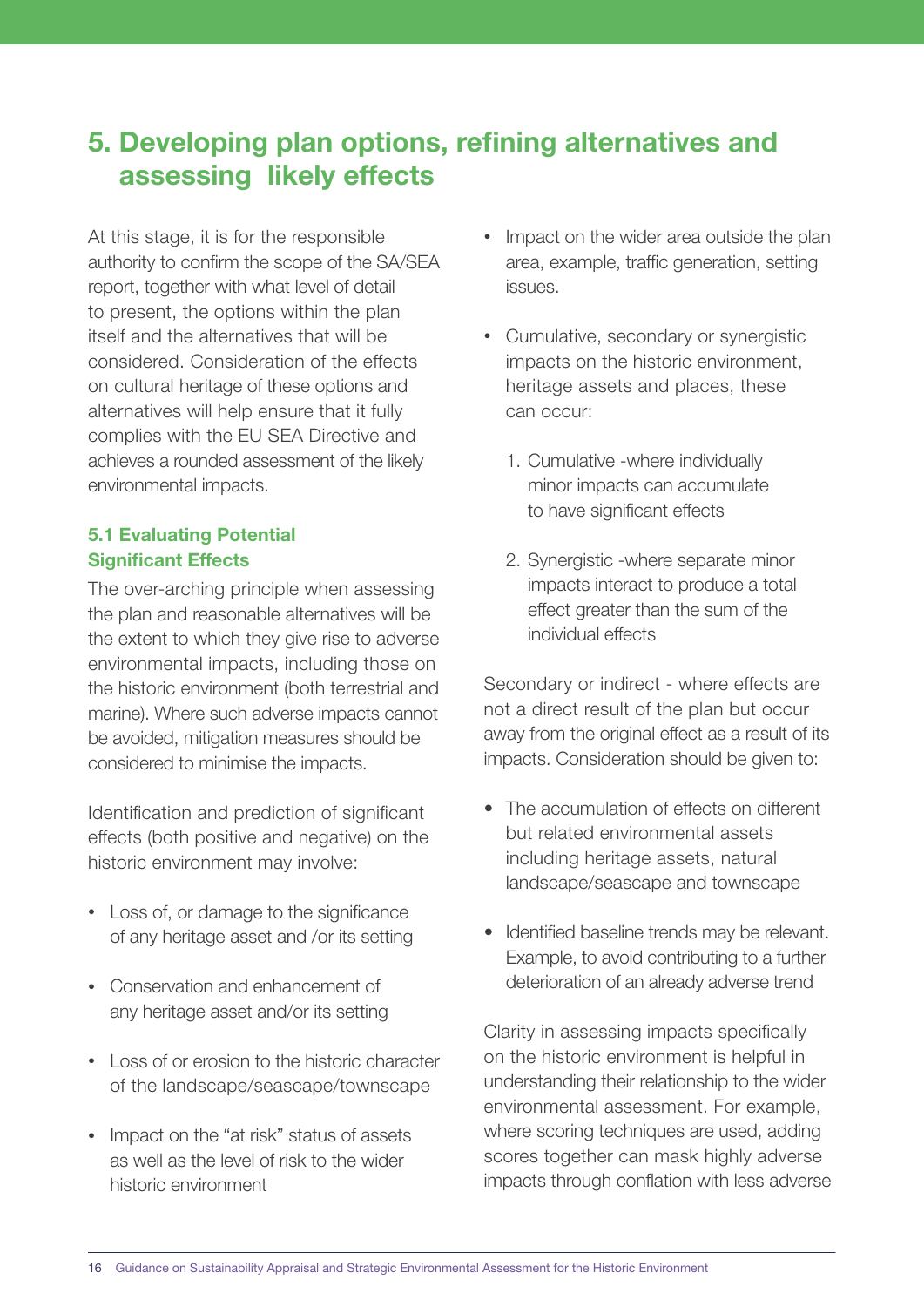<span id="page-16-0"></span>ones. Instead, being more specific about the nature of anticipated negative outcomes can help identify measures to avoid them. The following principles may be helpful in assessing impacts on the historic environment and their subsequent integration with the wider assessment of the plan:

- Where a mutually beneficial option cannot be developed, choices between conflicting environmental objectives can be justified by demonstrating relative impacts on each.
- Reconciling socio-economic environmental objectives is important to plan-making in terms of achieving sustainable development. Where the best environmental option is not selected, for example where significant harm to the historic environment will result, the SPPS and UK MPS requires it to be demonstrated clearly, the wider public benefit that will be achieved to justify this.
- Where a chosen option has potential for significant environmental effects, it will benefit from rigorous testing in comparison with less environmentally harmful options.

The staged approach to the SA/SEA of the emerging plan, reflecting the different stages of plan development, may result in the identification of options that achieve benefits for the historic environment. Potential significant effects might be identified at the early stages of the plan's development, which with further work can be shown not to be negative. For example, it may be possible to demonstrate that development proposals can be accommodated without harm to character and appearance and the accumulation of data may support new

understanding about the historic environment within the plan area; specific policy criteria can be added to ensure this.

### 5.2 Mitigation

The avoidance of damage to all heritage assets remains highly desirable owing to the finite nature of the resource. Alternative proposals that avoid or result in less harm to the historic environment should be considered preferential, before considering whether mitigation appropriate to the level of impact and type of harm involved can be identified.

Consideration can be given to mitigation measures that enhance the historic environment. Compensation measures (offsetting) are not usually appropriate, as heritage assets cannot be re-created once removed. Examples of possible mitigation measures for the historic environment might include:

- Strengthened reference to the historic environment in the policy framework, criteria and guidance example, addition of a specific historic environment policy, regeneration policies, planning obligations
- Preparation of detailed historic environment policy guidance. Example, design guides
- Heritage conservation requirements including positive measures to promote the conservation and enjoyment of heritage assets within site specific development policies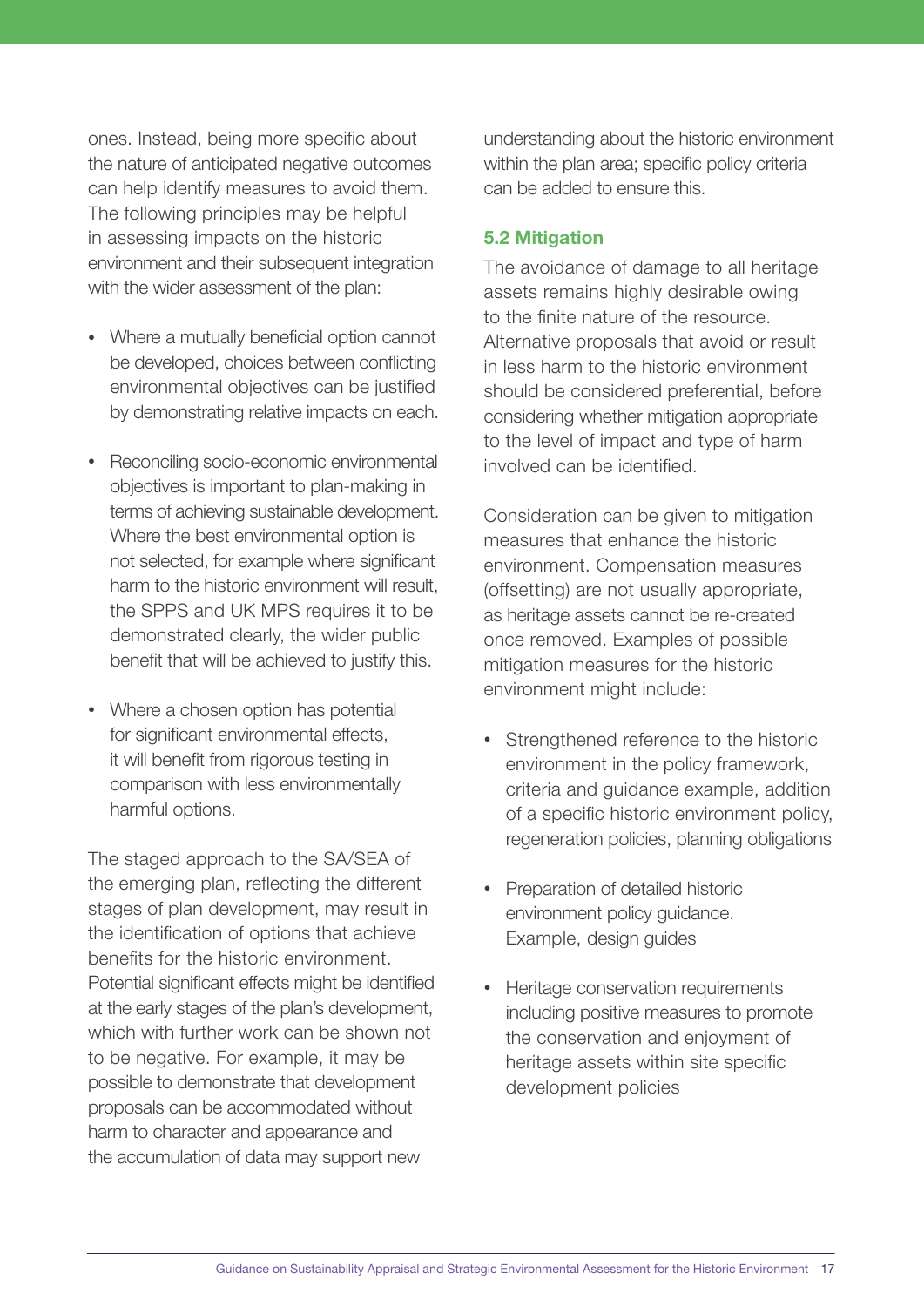- Undertaking of detailed historic characterisation studies to inform development proposals or zoning, including for Local Landscape Policy Areas
- Environmental Impact Assessments, (EIA Directive 2014/52/EU amending Directive 2011/92/EU) particularly supporting technical appendices that focus on archaeological interpretation
- Specific conditions included within planning permissions or other regulatory consents
- Preparation of management plans for heritage assets
- Completion of feasibility studies to help facilitate the sustainable reuse of a heritage asset

Mitigation measures for the implementation stage of a planning application are the most appropriate method of dealing with situations where damage cannot be avoided.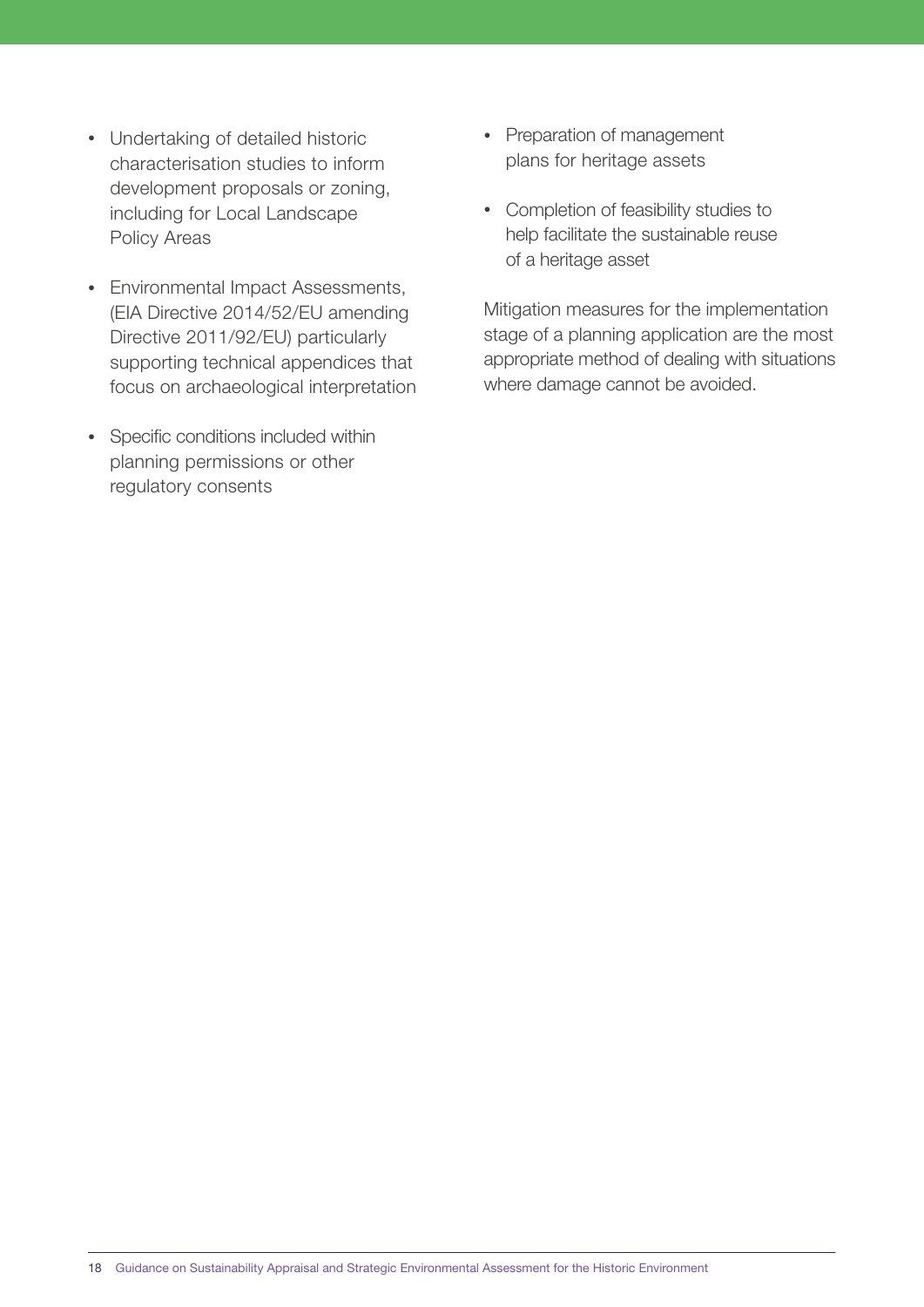# <span id="page-18-0"></span>6. Preparing, publishing and consulting on the SA/SEA report

The report will be proportionate to the type of plan under consideration and the environmental sensitivity of the area in question. However, a comprehensive and robust SA/SEA report may demonstrate the following in respect of the historic environment:

- The significance of the heritage asset (including their settings) within and adjacent to the plan or programme area(s)
- How the proposed plan policies and plan alternatives impact on the significance of the heritage assets (including their settings)
- What steps can be taken to avoid or minimise any adverse impacts on the significance of heritage assets (including their settings)

A robust report will be able to identify the nature and extent of significant effects with respect to specific geographical locations/ sub-areas, asset type(s) and effects over time. It can be extremely helpful to set out key findings of the appraisal process, including mitigation measures, in the main body of the report and in a Non-Technical Summary (a summary aimed at a non-expert audience). Where there is a specific section on cultural heritage, this might seek to achieve the following objectives:

• Establish the historic environment baseline identified following consultation on the scoping report, including trends and gaps in the existing data, with notes on sources and any problems encountered, and any other assessment undertaken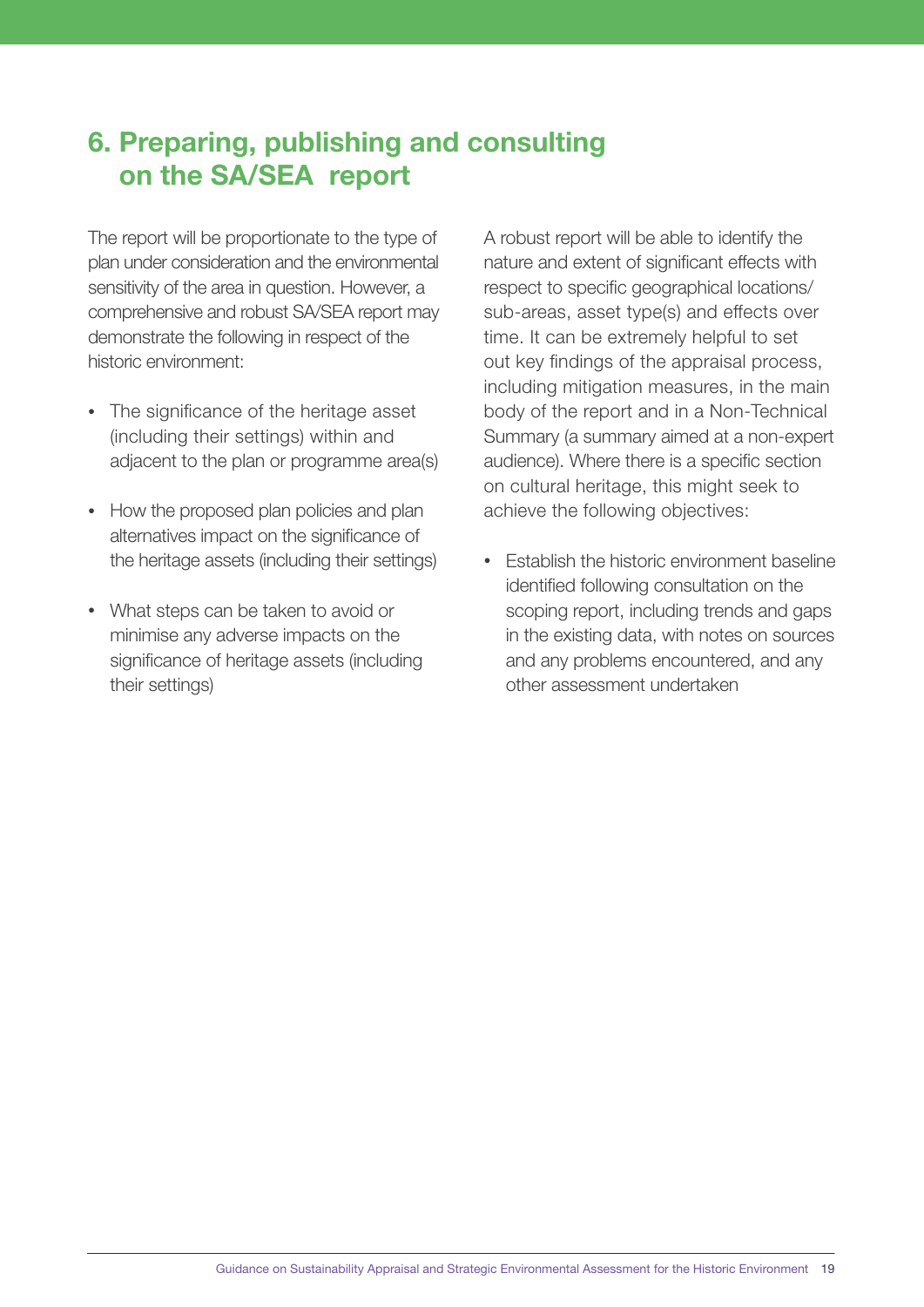- Summarise the relevant plans, policies and programmes identified following consultation on the scoping report and highlight any identified synergies or inconsistencies
- Identify issues and opportunities for the historic environment and heritage assets
- Set out the proposed sustainability appraisal framework, including SA/SEA objectives, indicators and targets for the historic environment
- Include a summary of the results of the assessment, i.e. predict and evaluate the potential impacts of the plan (including trans-boundary and/or cumulative impacts) on the historic environment and heritage assets
- Recommend mitigation measures including recommended changes to the plan to provide optimal outcomes for the historic environment and heritage assets
- Identify where harmful residual impacts cannot be avoided
- Set out how comments at earlier stages on the treatment of the historic environment in the appraisal process have been taken into account
- Record how the process has informed the selection of options/alternatives
- Record how the plan or programme has changed in response to the SA/SEA
- Clearly identify where recommendations of the SA/SEA have not been incorporated in the plan, with an explanation of why this is the case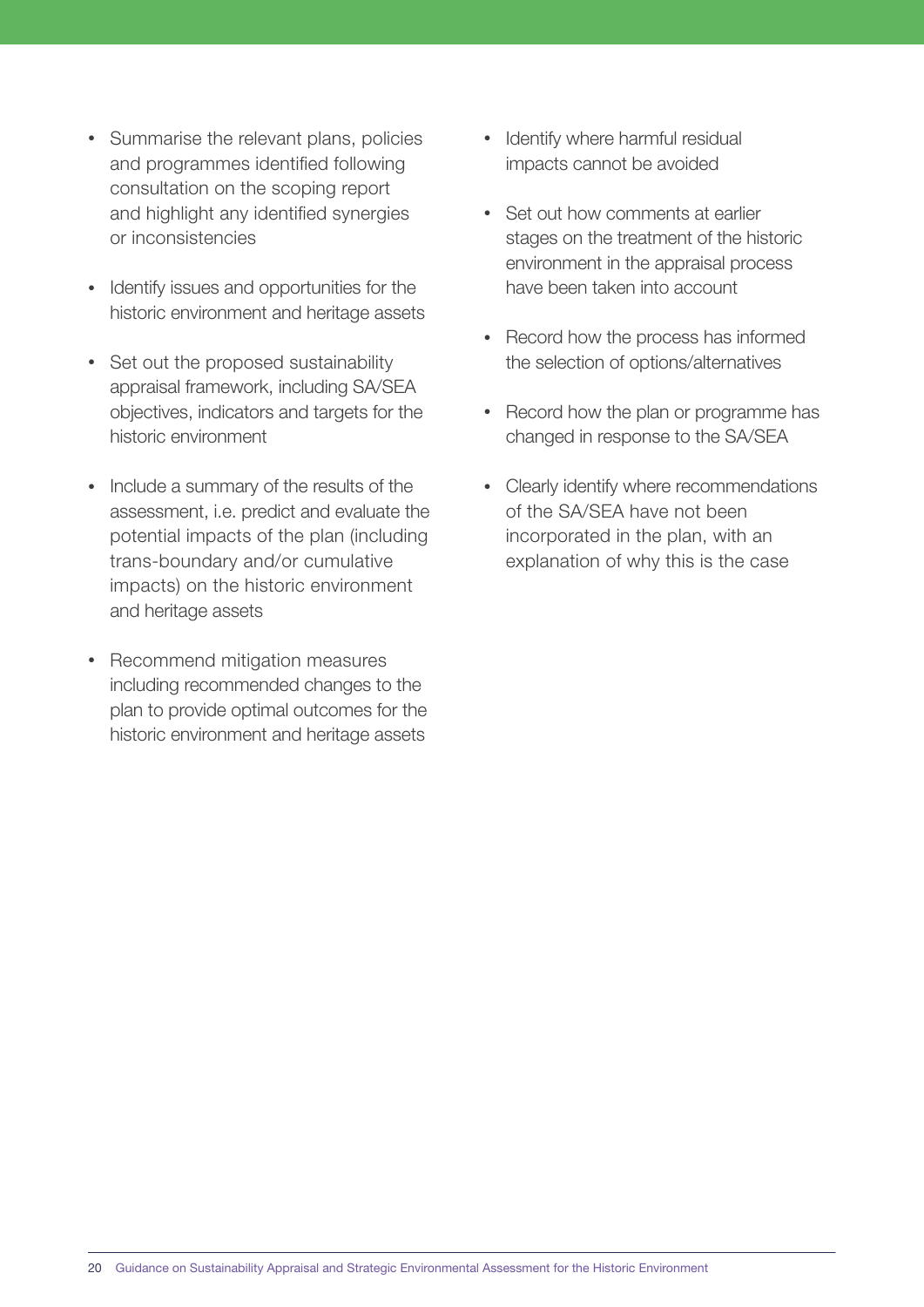The SEA Directive requires the information in the report and the responses to consultation to be taken into account during the preparation of the plan and before the final decision is taken to adopt it. Responsible authorities must produce a summary of how they have taken these findings into account, and how environmental considerations have been integrated into the plan together with clarity on changes made as a result. They should also demonstrate that they've established arrangements to monitor the significant effects of the implementation of the plan, to identify unforeseen adverse effects and identify remedial actions.

Information on the historic environment gathered as part of the SA/SEA process can usefully be added to a local Historic Environment evidence base (potentially as local listings) and to the National Monuments and Buildings Record for Northern Ireland, where appropriate. This is valuable as it will ensure that new information further adds to the local evidence-base relating to the historic environment and will contribute toward informing future planning and development activity and decisions.